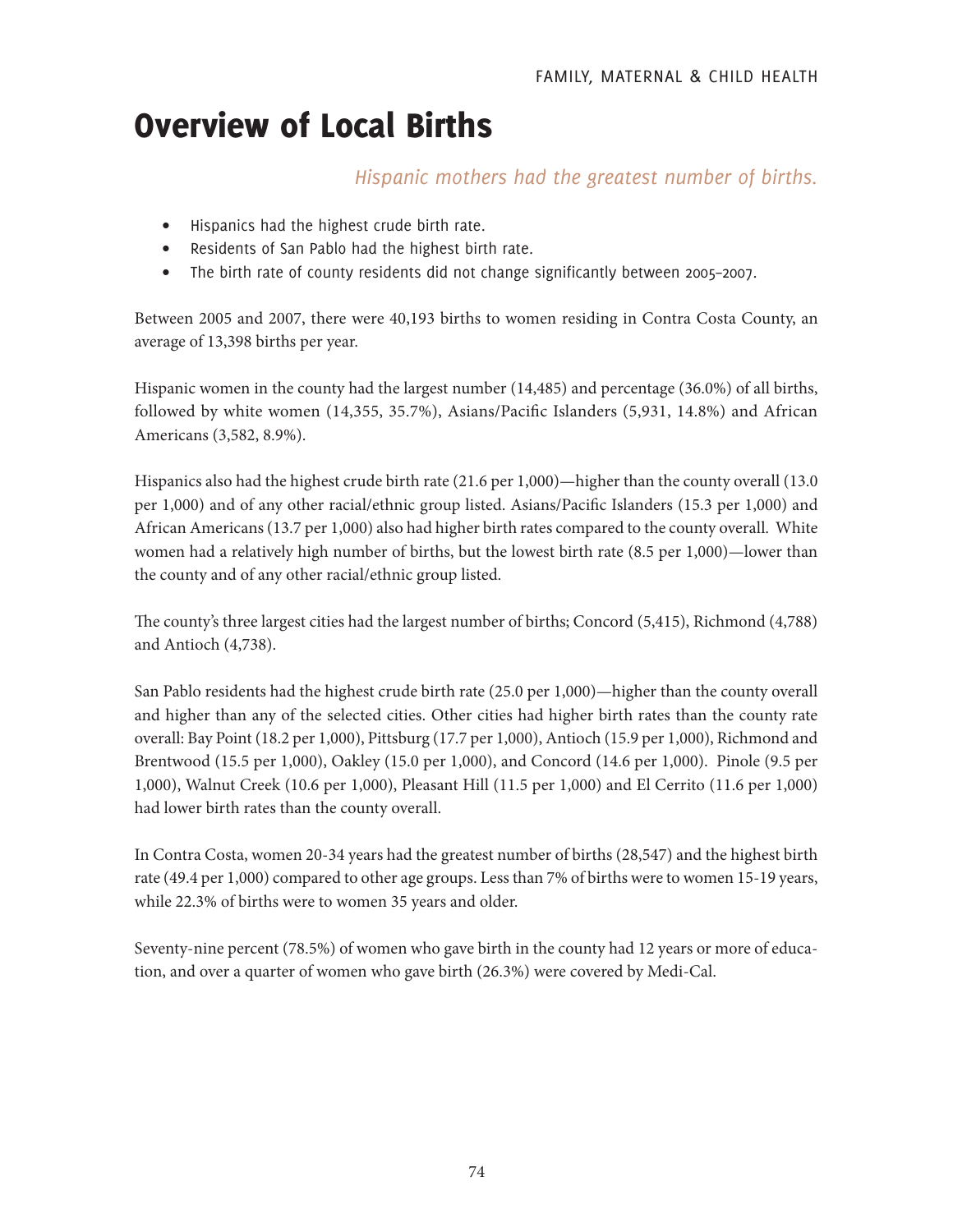### Select Characteristics of Live Births

Contra Costa, 2005–2007

|                                             |                                  | Number of live % of total live<br>births | births    | Crude birth<br>rate |
|---------------------------------------------|----------------------------------|------------------------------------------|-----------|---------------------|
| Birth rate by year                          | 2005                             | 13,143                                   | <b>NA</b> | 12.8                |
|                                             | 2006                             | 13,565                                   | <b>NA</b> | 13.1                |
|                                             | 2007                             | 13,485                                   | <b>NA</b> | 12.9                |
|                                             | <b>Total</b>                     | 40,193                                   | <b>NA</b> | 13.0                |
| Race/ethnicity of mother<br>$(2005 - 2007)$ | Hispanic                         | 14,485                                   | 36.0%     | $21.6*$             |
|                                             | <b>White</b>                     | 14,355                                   | 35.7%     | $8.5***$            |
|                                             | Asian/Pacific<br><b>Islander</b> | 5,931                                    | 14.8%     | $15.3*$             |
|                                             | African<br>American              | 3,582                                    | 8.9%      | $13.7*$             |
| <b>Selected cities</b><br>$(2005 - 2007)$   | Concord                          | 5,415                                    | 13.5%     | $14.6*$             |
|                                             | Richmond                         | 4,788                                    | 11.9%     | $15.5*$             |
|                                             | <b>Antioch</b>                   | 4,738                                    | 11.8%     | $15.9*$             |
|                                             | Pittsburg                        | 3,324                                    | 8.3%      | $17.7*$             |
|                                             | San Pablo                        | 2,319                                    | 5.8%      | $25.0*$             |
|                                             | <b>Brentwood</b>                 | 2,175                                    | 5.4%      | $15.5*$             |
|                                             | <b>Walnut Creek</b>              | 2,081                                    | 5.2%      | $10.6***$           |
|                                             | <b>Martinez</b>                  | 1,454                                    | 3.6%      | 13.4                |
|                                             | <b>Oakley</b>                    | 1,385                                    | 3.4%      | $15.0*$             |
|                                             | <b>Bay Point</b>                 | 1,235                                    | 3.1%      | $18.2*$             |
|                                             | <b>Pleasant Hill</b>             | 1,147                                    | 2.9%      | $11.5***$           |
|                                             | <b>Hercules</b>                  | 877                                      | 2.2%      | 12.3                |
|                                             | <b>El Cerrito</b>                | 807                                      | 2.0%      | $11.6***$           |
|                                             | Pinole                           | 548                                      | 1.4%      | $9.5***$            |